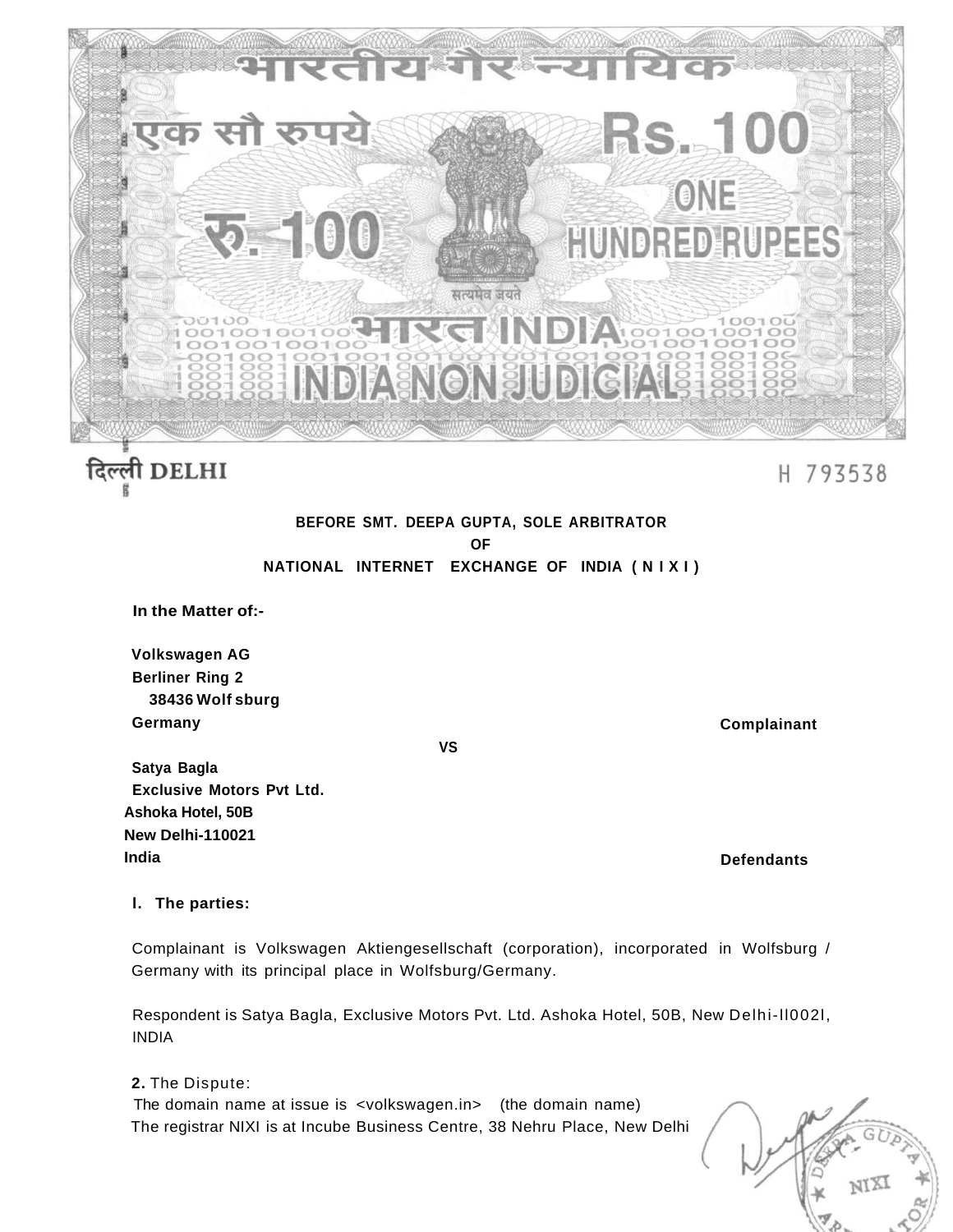#### **3. Brief Background :**

This Arbitral proceeding commenced in accordance with the .IN Dispute Resolution Policy (INRDP) and rules frame there under.

Complainant submitted his complaint in the registry of NIXI on and the respondent did not submit any reply.

Ms. Deepa Gupta has been appointed as Sole Arbitrator in this matter

It is alleged in the complaint that the complainant is using this trademark since last 50 years. It is also revealed from the filed documents that the complainant is in the business of producing, distributing, and marketing of vehicles and maintenance services for vehicles, financial services, spare parts business, sponsoring Premier League Soccer Club VfL Wolfsburg, "Volkswagen Arena".

#### **Respondent has not responded at all.**

#### **4. Parties contentions:**

The domain name is identical to a trademark or service mark in which the Complainant has rights;

Complainant is world leading car-manufacturers Volkswagen AG owner of trademarks "Volkswagen" registered under various countries.

Complainant is also owner of numerous trademarks comprising the term "VOLKSWAGEN", e. g. CTM "Volkswagen Service" (No. 001543040), CTM "Volkswagen Original Teile" (No. 001683747), CTM "Volkswagen Group Fleet International" (No. 005153432), CTM "Volkswagen Group Fleet Solutions" (No. 004397428).

The trademarks "Volkswagen" are used for a broad range of products and services in Complainants core business, car manufacturing and sale, but also (inter alia) car maintenance services "Volkswagen Service" financial services, spare parts business, sponsoring. Premier League Soccer Club VfL Wolfsburg, "Volkswagen Arena".

The trademarks "Volkswagen" of the Complainant are of strong reputation. Since decades, the Complainant is one of the biggest car-producing companies

Volkswagen builds vehicles all over the world. Volkswagen Group sold over 6,000,000 vehicles in 2008 and employs approximately 370,000 employees. Volkswagen Group sales revenue.

Complainant or affiliated companies run websites under domain names comprising the trademark "Volkswagen",

Complainant built important goodwill and worldwide reputation for Volkswagen Trademarks.

Domain name is identical to the trademarks of the Complainant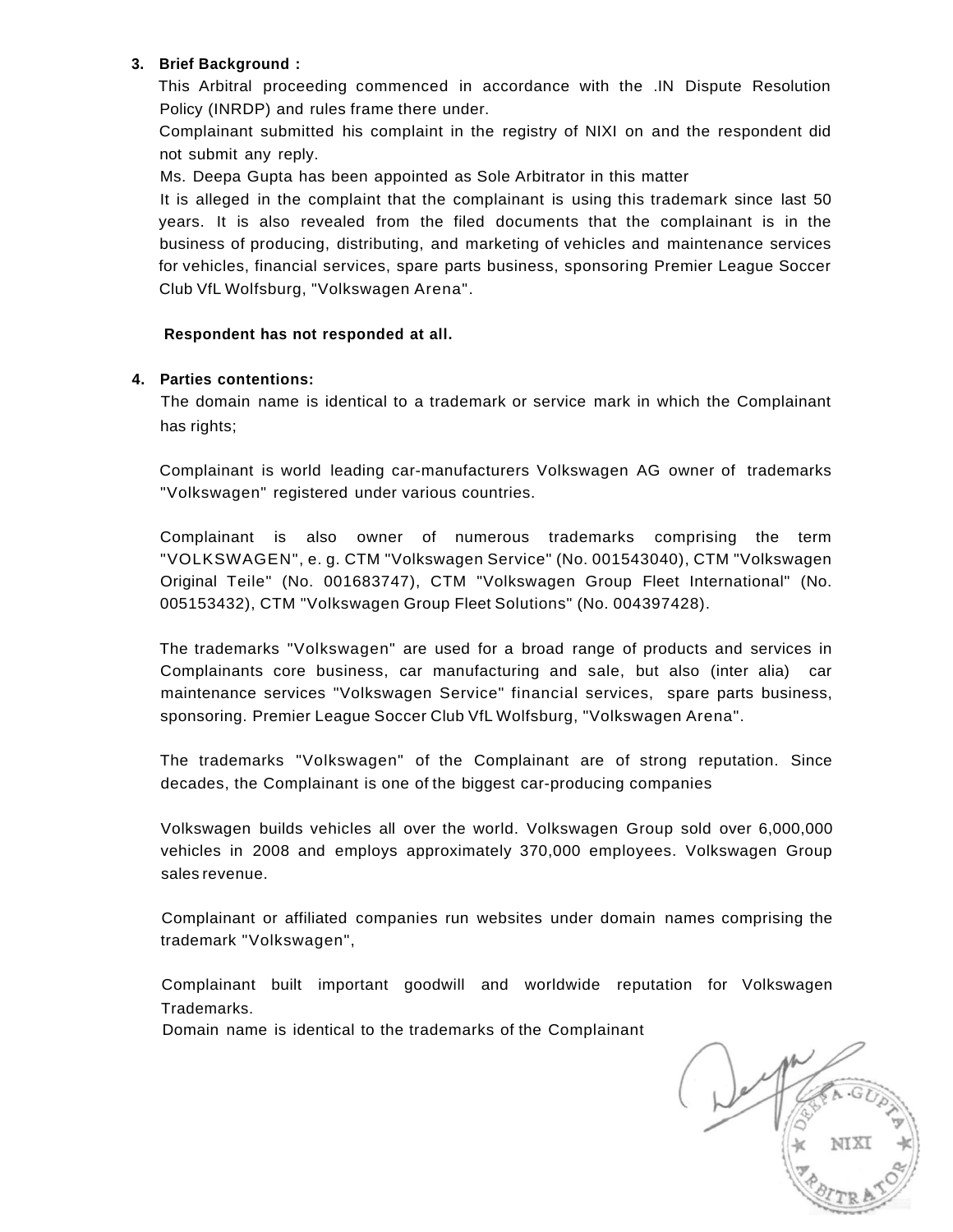The Respondent has no rights or legitimate interests as per .in Policy, para. 4 (ii), Rules. Respondent himself does not claim any rights or legitimate interest in the domain name <volkswagen.in>.

There is no indication of the Respondent's use of, or demonstrable preparations to use, the domain name or a name corresponding to the domain name in connection with a bona fide offering of goods or services. Complainant's use of its marks predates the registration of the disputed domain name by more than 50 years. Domain name at issue is used to exploit it by sponsored links.

July 14, 2009, similar links were presented on the website, inter alia (on the right hand navigation) a link advertising BMW cars, BMW being a competitor of the Complainant or (within the sponsored links) to a website [www.autolease.dk.](http://www.autolease.dk)

Address diverts the user over the ad-servers of google, before redirecting him to the target website.

On this data basis pay-per-click-revenues are calculated and distributed.

The use of the domain name as Volkswagen.in infringes the Complainant's trademarks "Volkswagen" that are inter alia registered for vehicles and maintenance services for vehicles.

The Respondent is not a licensee of the Complainant and no consent has been granted by Complainant to Respondent to use its trademarks "Volkswagen".

Respondent is not commonly known by the names comprised in the disputed domain (Para. 7 (ii) INDRP)

Neither Respondent nor its business are commonly known by Volkswagen.

There are no other rights of the Respondent in a trademark "Volkswagen" which are cognizable.

Non-commercial or fair use of the Respondent is not cognizable (Para. 7 (iii) INDRP)

Respondent uses name in connection with sponsored links, which constitutes commercial use and therefore precludes non-commercial or fair use. The domain name at issue cannot constitute fair use, because it is obviously confusing and diverting (compare Volvo Trademark Holding AB v. e-motordealer Ltd, WIPO Case-No. D2002- 0036 - [volvoinsurance.com\)](http://volvoinsurance.com).

The domain name was registered with malafide intentions and is being used in bad faith. INDRP Policy, paras. 4 (iii), 6; Rules, para.

Respondent intentionally attempted to attract, for commercial gain, Internet users to his website, by creating a likelihood of confusion with the Complainant's mark as to the source, sponsorship, affiliation, or endorsement of the web site (Para 6 (iii) INDRP).

A NIXI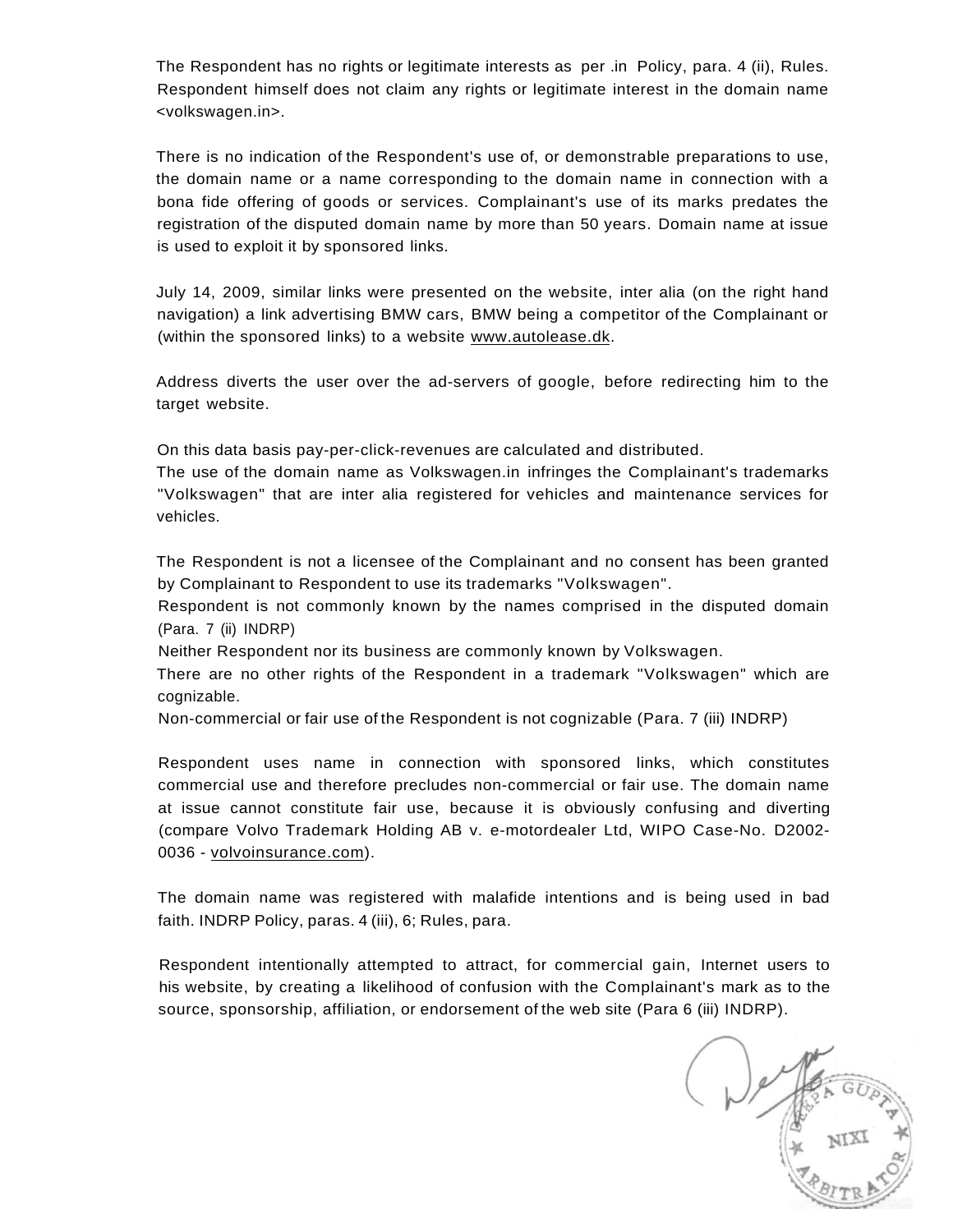Due to the strong reputation of the trademarks Volkswagen, Internet users will apparently and reasonably expect an offer of the Complainant or authorized or affiliated enterprises only under 'Volkswagen.in".

The disputed domain name is used for displaying sponsored links by means of behavioural targeting. Respondent draws profit from Complainant's famous trademark by exploiting the attention of users which are looking for Complainant's products.

Likelihood of confusion is created by the domain name itself, by the links providing access to products to third party products at the same site - especially to competitors and the fact that all links relate to products or services related to cars.

Domain Name has been registered primarily for the purpose of selling, or otherwise transferring the domain name registration to the Complainant for valuable consideration in excess of the Registrant's documented out-of-pocket costs directly related to the domain name (Para 6 (i) INDRP)

In its letter dated March 19, 2007 Respondent claims that he had only registered the domain name in order to protect it from cyber squatters. In view of the negotiations with the Complainant it is a mere pretext: he was willing to transfer the domain name for a considerable payment.

No progress could be achieved since the letter of the Respondent even though an employee of the Respondent personally talked to Mr. Bagla the respondent in July 2008. A last attempt was launched to find an amicable solution with the Respondent, by offering him a reimbursement of his documented out of pocket costs (limited to a maximum of US\$ 300,00). This Mail was addressed to sbalga@vsnl.com but was returned.

E-mail sent on the second email address was delivered. Respondent did not answer very clearly indicating that he was expecting a reward considerably above his factual expenses.

#### **Further indications of bad faith:**

The following circumstances additionally indicate bad faith of the Respondent:

**Prior** Knowledge **of** Complainant**'s** trademarks. Respondent had prior knowledge of Complainant's trademark. Registration of a domain name that is identical to a famous trademark without authorization is in itself evidence of bad faith.

Lack of any conceivable, plausible actual or contemplated use ever since the hijacking of the domain name has evidence of very early bad faith under INDRP for good reason. A Respondent lacking conceivable interests is acting in bad faith. Respondent himself has stated in his letter to have no own interest in the matter.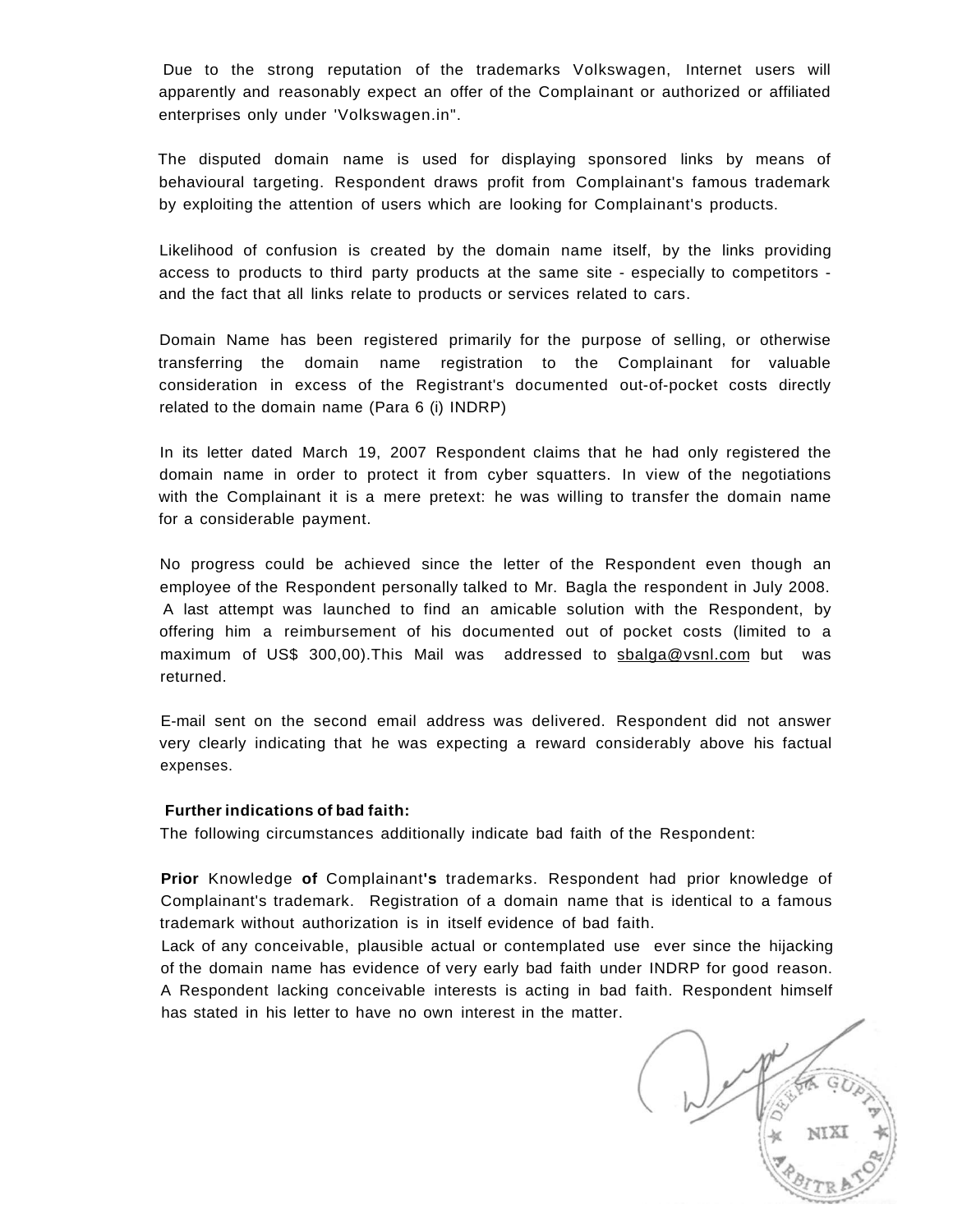He has declared that he reserved the domain name Volkswagen .in in the Complainant's interest in order to "prevent scruple less entrepreneurs from hijacking" it. Incomplete or incorrect who is-data is a further indication of bad faith. The e-mail address provided in the who is-data of the .in-registry is not existing and incorrect; the e-mail sent to that email address was returned.

Failure to Respond is considered an indication of bad faith. Respondent failed to answer to the letter of the Complainant although it appears to have been delivered to the Respondent.

Complainant alleges that the respondent has registered volkwagen.in, which is visually conceptually and confusingly similar to his trademark and also phonetically similar and that the respondent has done it with a malafide intention well knowing the Worldwide fame and Goodwill of the name volkawagen and to en-cash upon it commercially and registered the same as a registrant with an intention to prevent the real owner of the trademark or service mark from reflecting the mark in a corresponding domain name, and is a bad faith registration plus bad use of the domain name. The Respondent has registered the domain name Volkswagen.in with the intention to sell it to others for profits & misleading the public.

Respondent: Not responded to the Complaint

#### **5. Opinion:**

#### **I.** Issue:

- A) to obtain relief under the dispute resolution policy and the rules framed by the .IN registry the complainant is bound to prove each of the following :
- 1. Manner in the domain name in question is identical or confusingly similar to a trademark or service mark in mark in which the complainant has rights.
- 2. Why the respondent should be considered as having no rights or legitimate interests in respect of the domain name that is the subject of the complaint.
- 3. Why the domain name in question should be considered as having been registered and being used in bad faith.

Complainant's principal contention as enumerated in Para 4 and on the basis of perusal of the records submitted by Complainant with the complaint .This tribunal is of confirmed opinion that the Complainant has been using the name Volkswagen.in since last 50 years in one form or the other and has made sincere efforts to promote the brand name Volkwagen by consuming various resources available at his end and word Volkswagen has certainly acquired a popular Brand name in the process.

On the basis of the records submitted by the complainant it's proved that the domain name Volkswagen.in is related to the business of Complainant, is being used for purpose and related to his work.

It is confirmed that Complainant is user of name Volkswagen & operates worldwide.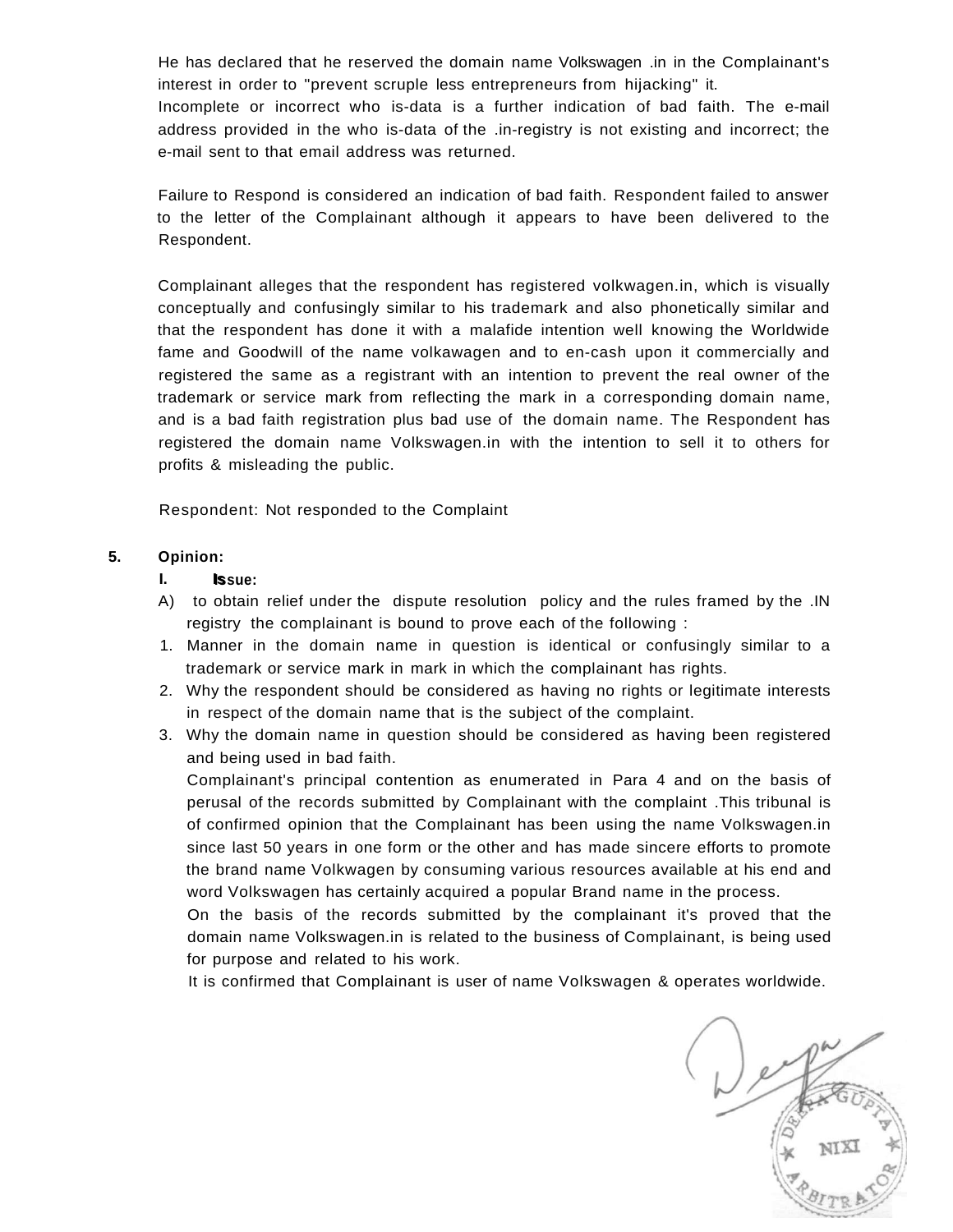The allegation made by the Complainant that the traffic of Complainant is being diverted to the Respondents site is correct and similar web names lead to confusion among web surfers cannot be denied.

Furthermore, if a trademark is incorporated in its entirety in a domain name, it is sufficient to establish that said name is identical or confusingly similar to Complainant's registered mark.

It cannot be overlooked that whenever a domain name registration is sought ample professional efforts need to be made to make sure that there is no pre existence of same or similar domain names on the world wide web so as to avoid any intentional or unintentional imbroilgo or illegality of its operation and to ensure that no illegalities are committed.

The respondent does not have honourable intentions and has flouted the legal requirements and rules of registration of getting a Domain name and its registration and has not bothered to do the verification of pre existence of the domain name wishing to be registered or understanding whether he has rights to register such a name or not. [Volkswagen.com a](http://Volkswagen.com)nd similar domain names were legally registered at the various registries of internet by the Complainant before the respondent started the process of registration, and were legitimately using the name for business purposes profusely empowers them with the First right to the domain name Volkswagen.in and therefore any rights of the Respondent in this regard stand defeated in favour of Complainant.

This tribunal holds that such misuse of the names should be checked in most efficient manner the complainant has tried to prove his good faith and right on the domain name in question should be considered as having been registered and being used in bad faith by the respondent.

Complainant has amply demonstrated that he is in the business of manufacturing, selling, distributing, financing, sponsoring and spare parts etc of the vehicles under the brand of Volkswagen presently.

The tribunal is of confirmed opinion that the domain name trade name and trade are factually and correctly conjoint to each other and is proof of the same of widespread recognition of the products and services provided by the Complainant make this complaint a plausible case of action.

#### **II. Domain name hijacking**

This is establish rule that if the tribunal finds that the complaint was brought in good faith, for example in an attempt at forfeiting domain name hijacking or was brought primarily to rightly support the true domain name holder , the tribunal shall declare that the compliant was brought in good faith and constitute true use of administrative proceedings.